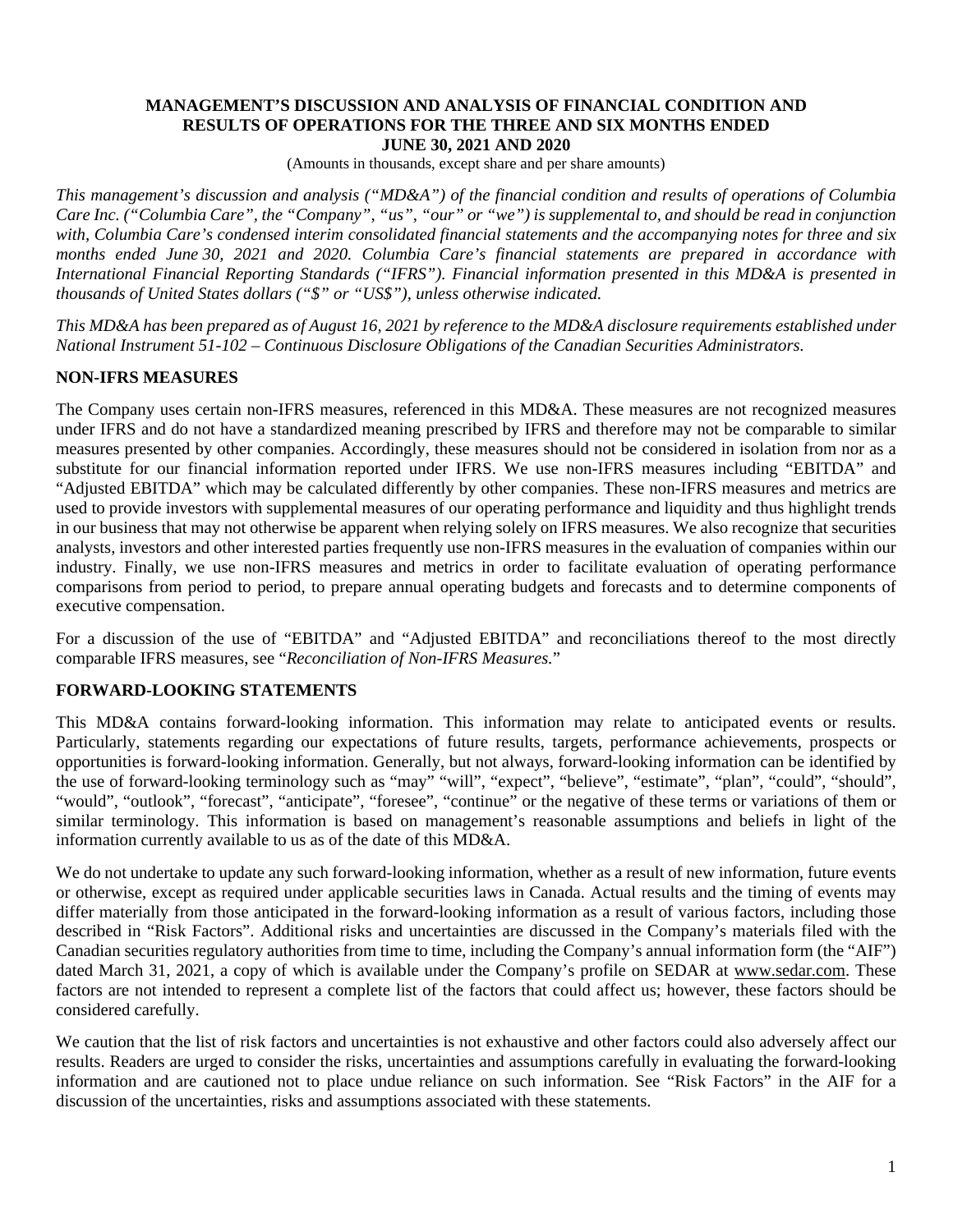The purpose of the forward-looking statements is to provide the reader with a description of management's current expectations regarding the Company's financial performance and they may not be appropriate for other purposes. To the extent any forward-looking information in this MD&A constitutes future-oriented financial information or financial outlook, within the meaning of applicable securities laws, such information is being provided to demonstrate the potential of the Company and readers are cautioned that this information may not be appropriate for any other purpose.

# **OVERVIEW OF COLUMBIA CARE**

The Company's common shares (the "Common Shares") are listed on the NEO Exchange Inc. (formerly, Aequitas NEO Exchange Inc.) ("NEO Exchange") under the symbol "CCHW", on the Canadian Securities Exchange under the symbol "CCHW", on the OTCQX Best Market under the symbol "CCHWF" and on the Frankfurt Stock Exchange under the symbol "3LP". The Company's principal business activity is the production and sale of cannabis as regulated by the regulatory bodies and authorities of the jurisdictions in which we operate.

Columbia Care operates primarily through the following companies: Columbia Care Inc., Columbia Care LLC, Columbia Care – Arizona, Tempe, L.L.C., Salubrious Wellness Clinic, Inc., Columbia Care – Arizona, Prescott, L.L.C., 203 Organix, LLC, Focused Health LLC, Mission Bay, LLC, PHC Facilities Inc., Resource Referral Services, Inc., The Wellness Earth Energy Dispensary Inc., Access Bryant SPC, The Healing Center of San Diego, Inc., The Green Solution LLC, Rocky Mountain Tillage, LLC, Infuzionz, LLC, Columbia Care Delaware, LLC, Columbia Care DE Management LLC, Columbia Care Florida LLC, Curative Health LLC, Curative Health Cultivation LLC, Columbia Care MD LLC, Patriot Care Corp., Columbia Care MO LLC, Columbia Care New Jersey LLC, Columbia Care NY LLC, Columbia Care Industrial Hemp LLC, Columbia Care OH LLC, Columbia Care Pennsylvania LLC, CCUT Pharmacy LLC, Columbia Care UT LLC, Columbia Care Eastern Virginia LLC, Oveom LLC, Columbia Care DC LLC, VentureForth, LLC, Columbia Care Puerto Rico LLC, Columbia Care WV LLC, Columbia Care International Holdco LLC, Corsa Verde, LLC, Wellness Institute of Maryland, Sugarloaf Enterprises, LLC, Green Leaf Management, LLC, SKD, LLC, Green Leaf Medicals, LLC (PA), Green Leaf Medical, LLC (MD), Green Leaf Medical of Virginia, LLC, Green Leaf Medical of Ohio III LLC, Green Leaf Medical of Ohio II LLC, Columbia Care UK Limited, and Columbia Care Deutschland GmbH.

We strive to be the premier provider of cannabis-related products in each of the markets in which we operate. Our mission is to improve lives by providing cannabis-based health and wellness solutions through community partnerships, research, education and the responsible use of our products as a natural means to alleviate symptoms and improve the quality of life of our patients and customers.

# **HOW WE ASSESS OUR BUSINESS**

We utilize several metrics to measure and track the performance and progress of our business. We refer to certain key performance indicators used by us and generally used by our competitors in the global cannabis industry. Some of the metrics used by us are not defined under IFRS. See *Reconciliation of Non-IFRS Measures*.

## *Revenue*

In accordance with IFRS 15, revenue is recognized when a customer obtains control of promised goods or services. The amount of revenue reflects the consideration to which Columbia Care expects to be entitled to receive in exchange for these goods or services. Columbia Care applies the following five-step analysis to determine whether, how much and when revenue is recognized: (1) Identify the contract with the customer; (2) Identify the performance obligation in the contract; (3) Determine the transaction price; (4) Allocate the transaction price to the performance obligation in the contract; and (5) Recognize revenue when or as Columbia Care satisfies a performance obligation.

Under IFRS 15, revenue from the sale of medicinal cannabis and derivative products is generally recognized at a point in time when control over the goods has been transferred to the customer. Payment is generally due prior to transfer of the goods and is recognized as revenue upon the satisfaction of the performance obligation. Columbia Care satisfies its performance obligation and transfers control upon delivery and acceptance by the customer, the timing of which is consistent with Columbia Care's previous revenue recognition policy.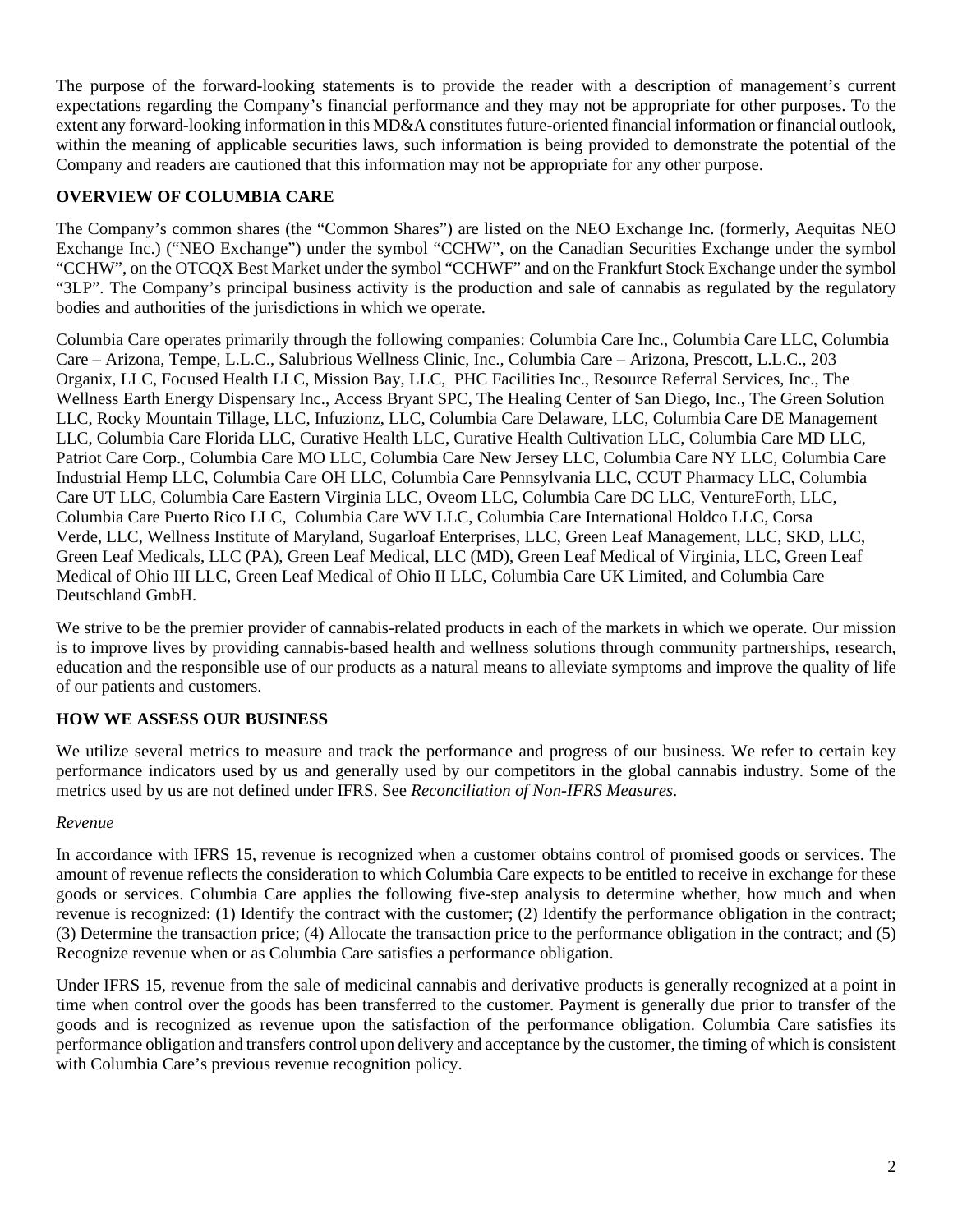# *Gross Profit before Fair Value Adjustments to Biological Assets and Inventory*

Gross profit before fair value adjustments to biological assets and inventory reflects our revenue less our production costs primarily consisting of labor, materials, rent and facilities, supplies, overhead, depreciation expense for production equipment, shipping, packaging, and other expenses required to grow and manufacture cannabis products.

## *Gross Profit after Fair Value Adjustments to Biological Assets and Inventory*

Production costs related to the transformation of biological assets to the point of harvest are capitalized and included in the fair value measurement of the biological assets. Once goods are sold, the associated capitalized costs are recognized as production costs in the statement of operations for the period.

Gross profit after fair value adjustments to biological assets and inventory is based on gross profit before fair value adjustments to biological assets and inventory and includes: (i) fair value adjustments to our biological assets, consisting of cannabis plants measured at fair value less cost to sell up to the point of harvest and (ii) fair value adjustments relieved from inventory when sold. Harvested cannabis is transferred from biological assets at their fair value less cost to sell at harvest, which becomes the deemed cost for inventory which, upon sale, the fair value cost adjustment portion is expensed to finished harvest inventory sold.

As discussed in the notes to our financial statements, there is no active market for unharvested plants in certain states, and determination of the fair value of the biological assets requires us to make assumptions about how market participants assign fair values to these assets. These assumptions primarily relate to estimating the stage of growth of the cannabis plant, selling and other fulfillment costs, average selling prices and expected yields for the plants. See *Critical Accounting Estimate – Biological Assets*.

## *Operating Expenses*

Operating expenses primarily include share-based compensation, salaries and benefits, professional fees, rent and facilities expenses, depreciation and amortization, advertising and promotion expenses, licenses, fees and taxes, pursuit expenses and other general and administrative expenses.

## *EBITDA*

We believe EBITDA is a useful measure to assess the performance of Columbia Care as it provides meaningful operating results by excluding the effects of expenses that are not reflective of our operating business performance. We define EBITDA as net income (loss) before (i) depreciation and amortization; (ii) income taxes; and (iii) interest expense and debt amortization. See *Reconciliation of Non-IFRS Measures*.

## *Adjusted EBITDA*

We believe Adjusted EBITDA is a useful measure to assess the performance of Columbia Care as it provides more meaningful operating results by excluding the effects of certain expenses that are not reflective of our operating business performance and other one-time or non-recurring expenses. We define Adjusted EBITDA as EBITDA before (i) net impact, fair value of biological assets and inventory sold and derivative liabilities; (ii) share-based compensation expense; and (iii) acquisition and non-recurring items deemed unrelated to current operations. See *Reconciliation of Non-IFRS Measures*.

## **COLUMBIA CARE OBJECTIVES AND FACTORS AFFECTING OUR PERFORMANCE**

As one of the largest fully integrated operators in the global medical cannabis industry, our strategy to grow our business is comprised of the following key components:

- Expansion and development within and outside our current markets
- Patient-centric, provider-based model to leverage health and wellness focus
- Consistency of proprietary product portfolio, comprised of branded consumer products and pharmaceutical quality proprietary products
- Intellectual property and data-driven innovation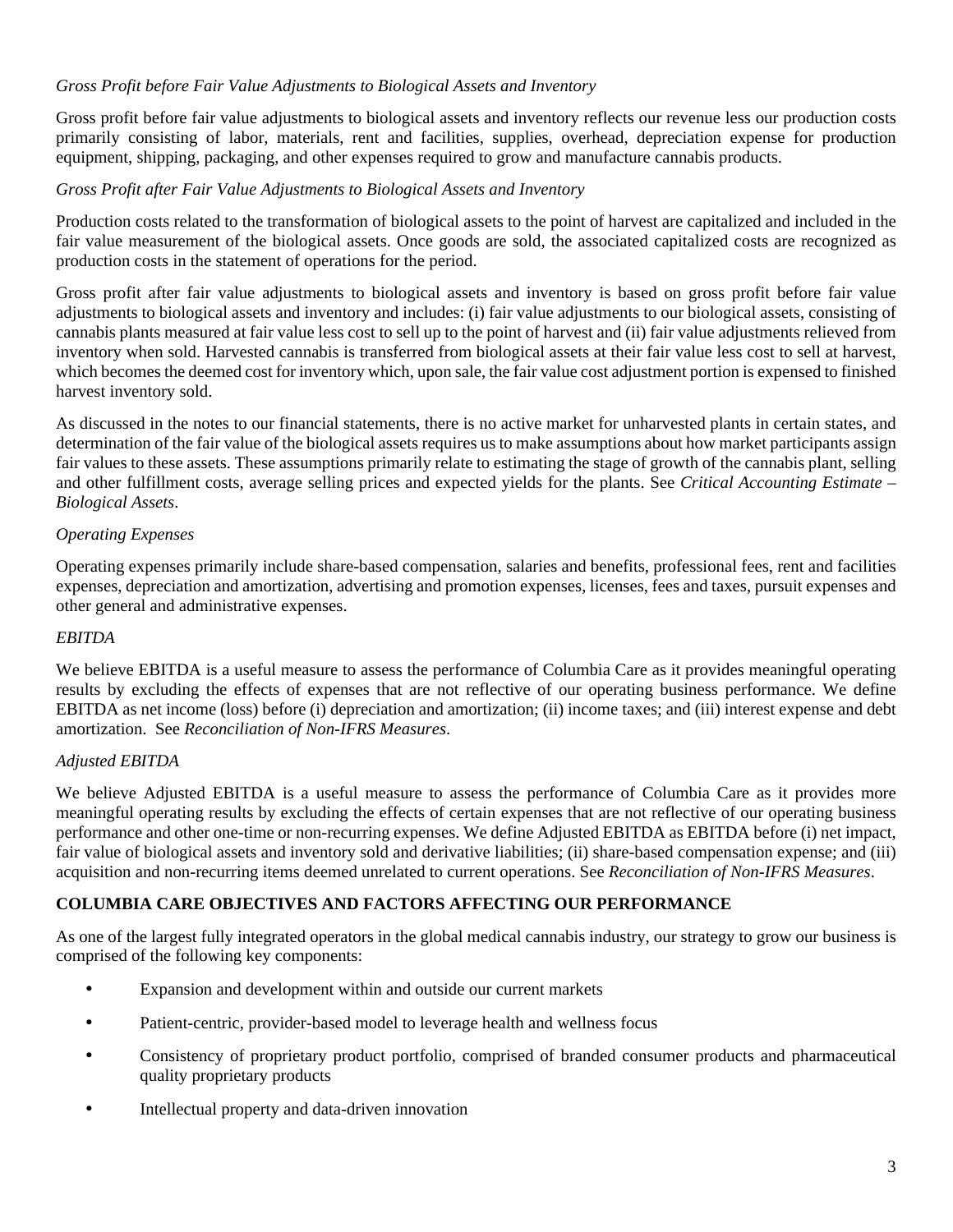Our performance and future success are dependent on several factors. These factors are also subject to inherent risks and challenges, some of which are discussed below.

# Branding

We have established a national branding strategy across each of the jurisdictions in which we operate. Maintaining and growing our brand appeal domestically and internationally is critical to our continued success.

## Regulation

We are subject to the local and federal laws in the jurisdictions in which we operate. Outside of the United States, our products may be subject to tariffs, treaties and various trade agreements as well as laws affecting the importation of consumer goods. We hold all required licenses for the production and distribution of our products in the jurisdictions in which we operate and continuously monitor changes in laws, regulations, treaties and agreements.

## Product Innovation and Consumer Trends

Our business is subject to changing consumer trends and preferences, which is dependent, in part, on continued consumer interest in new products. The success of new product offerings, depends upon a number of factors, including our ability to (i) accurately anticipate customer needs; (ii) develop new products that meet these needs; (iii) successfully commercialize new products; (iv) price products competitively; (v) produce and deliver products in sufficient volumes and on a timely basis; and (vi) differentiate product offerings from those of competitors.

## Growth Strategies

We have a successful history of growing revenue and we believe we have a strong domestic and international strategy aimed at continuing our history of expansion in both current and new markets. Our future depends, in part, on our ability to implement our growth strategy including (i) product innovations; (ii) penetration of new markets; (iii) growth of wholesale revenue through third party retailers and distributors; (iv) future development of e-commerce and home delivery distribution capabilities; and (v) expansion of our cultivation and manufacturing capacity. Our ability to implement this growth strategy depends, among other things, on our ability to develop new products that appeal to consumers, maintain and expand brand loyalty, maintain and improve product quality and brand recognition, maintain and improve competitive position in the markets, and identify and successfully enter and market products in new geographic areas and segments.

# **RECENT DEVELOPMENTS**

Below is a summary of recent developments:

- In March 2020, the World Health Organization declared coronavirus COVID-19 a global pandemic. The outbreak of this contagious disease, along with the related adverse public health developments, have negatively affected workforces, economies, and financial markets on a global scale. The Company incurred lower revenues, and additional expenditures related to COVID-19 during the first half of 2020. During the first half of 2020, the Company's operations in Massachusetts were affected by a temporary shutdown of adult-use operations and in Illinois and California by rules related to social distancing and limiting the Company's retail operations to curbside pick-up. The Company's operating results, with the exception of our California market, were not materially impacted during the first half of 2021. Currently, the Company is closely monitoring the impact of the pandemic on all aspects of its business, and it is not possible for the Company to predict the duration or magnitude of the adverse results of the outbreak and its effects on the Company's business or results of operations.
- In April 2021, we acquired a 34-acre cultivation site in eastern Long Island, New York for consideration comprised of a cash payment of \$15,687 and the issuance of 2,545,857 Common Shares.
- In April 2021, we offered an incentive program to the holders of our 5.00% senior secured convertible notes (the "5% Convertible Notes"), pursuant to which, we would issue to each holder of 5% Convertible Notes that surrendered such 5% Convertible Notes for conversion on or before May 28, 2021, 20 Common Shares for each US\$1,000 aggregate principal amount of 5% Convertible Notes surrendered for conversion. Pursuant to this incentive program, 4,550,139 Common shares were issued upon conversion of \$13,160 of 5% Convertible Notes.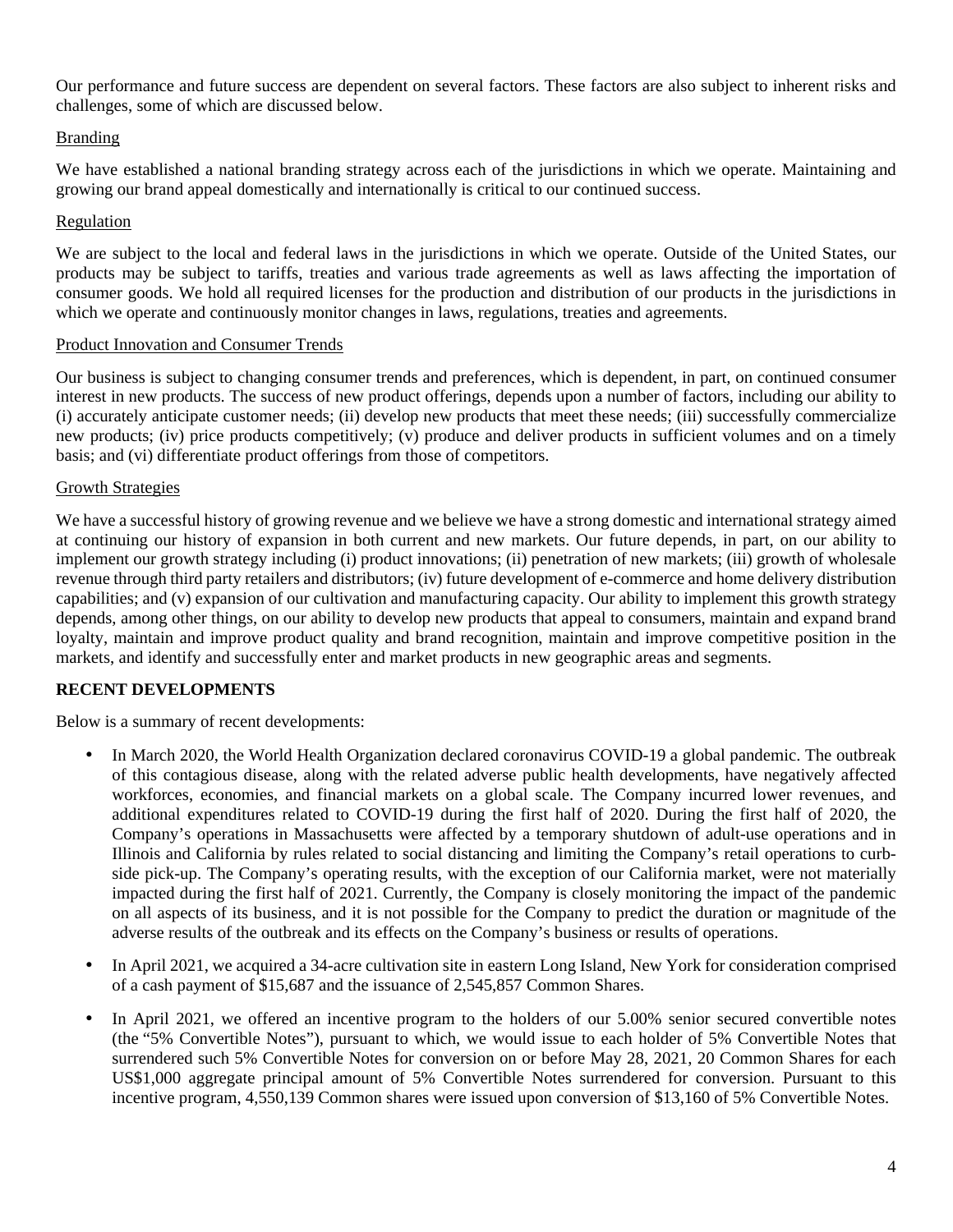- In May 2021, we exercised an option to purchase real estate in California for total consideration of \$16,500, comprising \$9,500 of cash and the assumption of \$7,000 of indebtedness.
- In May 2021, we closed the acquisition for Corsa Verde LLC, an Ohio-based limited liability company that processes medical marijuana.
- In June 2021, we completed the acquisition of Gleaf Medical LLC., a vertically integrated multi-state cannabis operator for a total upfront consideration of approximately \$240,000, comprised of \$45,000 in cash and \$195,000 in Columbia Care stock, with the potential for additional performance-based milestones in 2022 and 2023.
- In June 2021, we closed a private placement offering issuing \$74,500 aggregate principal amount of 6.00% secured convertible notes (the "6% Convertible Notes") due 2025. The 6% Convertible Notes are senior secured obligations of the Company and will accrue interest payable semiannually in arrears and mature on June 29, 2025, unless earlier converted, redeemed or repurchased. The 6% Convertible Notes were offered for sale on a private placement basis pursuant to applicable exemptions from the prospectus requirements of applicable securities laws.
- In June 2021, we entered into a definitive agreement to acquire Medicine Man Denver a vertically integrated cannabis company operating in Denver since 2009, for an upfront consideration of \$42,000 comprising \$8,400 in cash and \$33,600 in Columbia Care stock. The transaction is expected to close in the last quarter of 2021.
- In July 2021, we completed the acquisition of CannAscend Alternative LLC and CannAscend Alternative Logan LLC, owner and operator of four dispensaries across Ohio, pursuant to the Membership Interest Purchase option signed on October 25, 2018. All four dispensaries were issued certificates of operation under Ohio's Medical Marijuana Control Program in the last quarter of 2019. The balance of total transaction price of \$14,200 will be paid from funds held in escrow, which will not affect Columbia Care's cash position.

# **SELECTED FINANCIAL INFORMATION**

The following tables set forth selected consolidated financial information derived from our condensed interim consolidated financial statements and the respective accompanying notes prepared in accordance with IFRS.

During the periods discussed herein, our accounting policies have remained consistent. The selected and summarized consolidated financial information below may not be indicative of our future performance.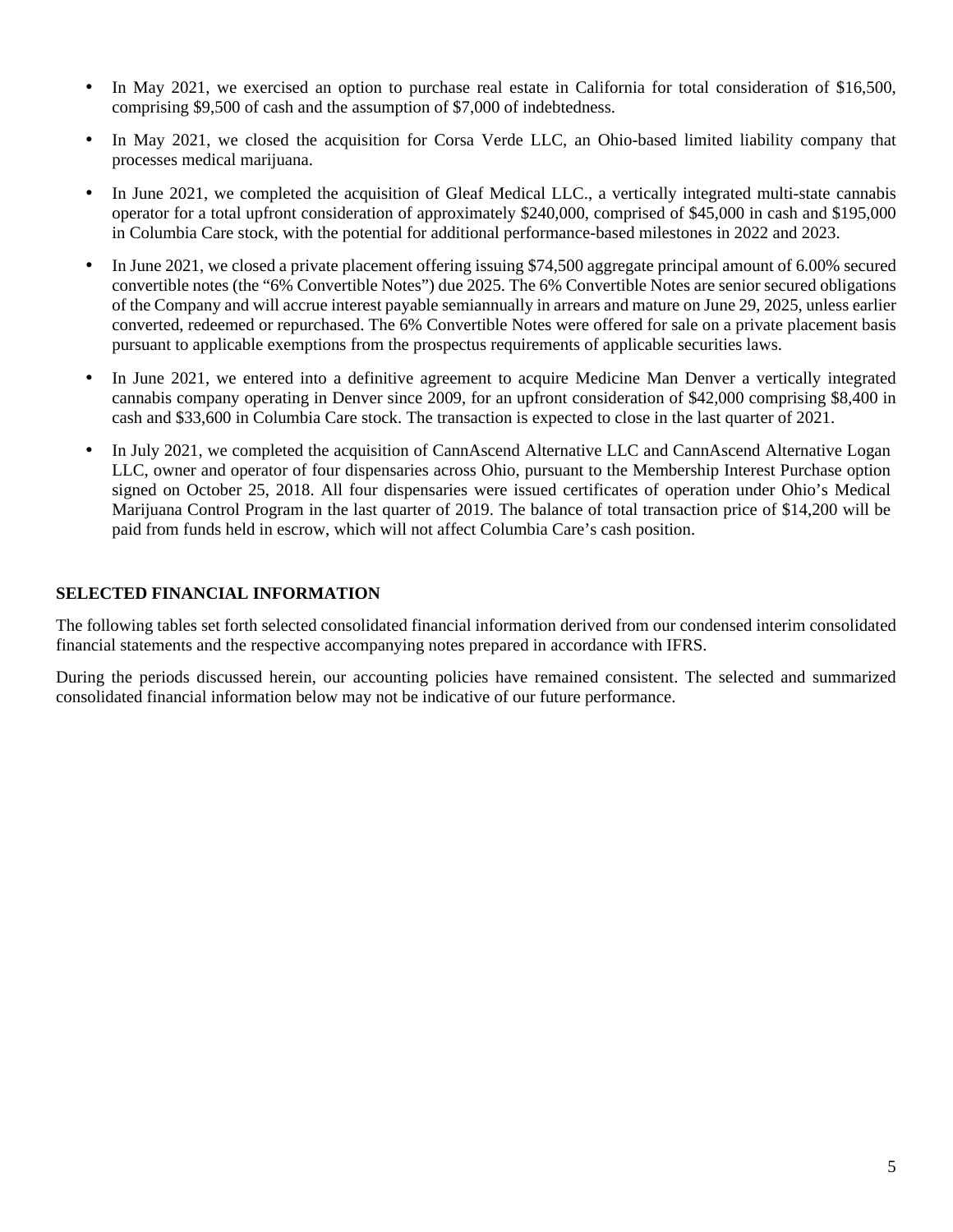# Statement of operations:

|                                                    |               | <b>Three Months Ended</b> |               |                         | <b>Six Months Ended</b> |                         |               |                         |  |  |
|----------------------------------------------------|---------------|---------------------------|---------------|-------------------------|-------------------------|-------------------------|---------------|-------------------------|--|--|
|                                                    |               | <b>June 30,</b><br>2021   |               | <b>June 30,</b><br>2020 |                         | <b>June 30,</b><br>2021 |               | <b>June 30,</b><br>2020 |  |  |
| Revenues, net                                      | $\mathbb{S}$  | 102,387                   | $\mathcal{S}$ | 28,413                  | $\mathbb{S}$            | 188,482                 | $\mathcal{S}$ | 54,736                  |  |  |
| Cost of sales                                      |               | (59,048)                  |               | (18,273)                |                         | (110, 149)              |               | (36, 563)               |  |  |
| Gross profit excluding change in fair value of     |               |                           |               |                         |                         |                         |               |                         |  |  |
| biological assets and inventory sold               |               | 43,339                    |               | 10,140                  |                         | 78,333                  |               | 18,173                  |  |  |
| Change in fair value of biological                 |               |                           |               |                         |                         |                         |               |                         |  |  |
| assets included in inventory sold                  |               | (26, 462)                 |               | (23,539)                |                         | (55, 574)               |               | (38,089)                |  |  |
| Unrealized gain on changes in                      |               |                           |               |                         |                         |                         |               |                         |  |  |
| fair value of biological assets                    |               |                           |               |                         |                         |                         |               |                         |  |  |
| and inventory                                      |               | 36,958                    |               | 19,218                  |                         | 76,103                  |               | 38,326                  |  |  |
| Gross profit                                       |               | 53,835                    |               | 5,819                   |                         | 98,862                  |               | 18,410                  |  |  |
| Operating expenses                                 |               | (51, 522)                 |               | (29, 579)               |                         | (99,038)                |               | (61, 148)               |  |  |
| Other expense, net                                 |               | (8,062)                   |               | (3,653)                 |                         | (15,889)                |               | (4,613)                 |  |  |
| Income tax (expense) benefit                       |               | (5,130)                   |               | 76                      |                         | (10, 139)               |               | (634)                   |  |  |
| Net loss                                           |               | (10, 879)                 |               | (27, 337)               |                         | (26,204)                |               | (47, 985)               |  |  |
| Net loss attributable to non-controlling interests |               | (718)                     |               | (3,203)                 |                         | (630)                   |               | (3,741)                 |  |  |
| Net loss attributable to Columbia Care Inc.        |               | (10, 161)                 | \$            | (24, 134)               | \$.                     | (25, 574)               | S.            | (44, 244)               |  |  |
| Loss per share attributable to Columbia Care       |               |                           |               |                         |                         |                         |               |                         |  |  |
| Inc. - based and diluted                           | $\mathcal{S}$ | $(0.03)$ \$               |               | $(0.11)$ \$             |                         | $(0.08)$ \$             |               | (0.20)                  |  |  |

Summary of balance sheet items:

|                                    | <b>June 30,</b><br>2021 | December 31,<br>2020 |  |  |
|------------------------------------|-------------------------|----------------------|--|--|
| Total Assets                       | 1,529,927               | 792,591              |  |  |
| <b>Total Liabilities</b>           | 871.227                 | 470,715              |  |  |
| <b>Total Long-Term Liabilities</b> | 583,414                 | 321,749              |  |  |
| <b>Total Equity</b>                | 658,700                 | 321,876              |  |  |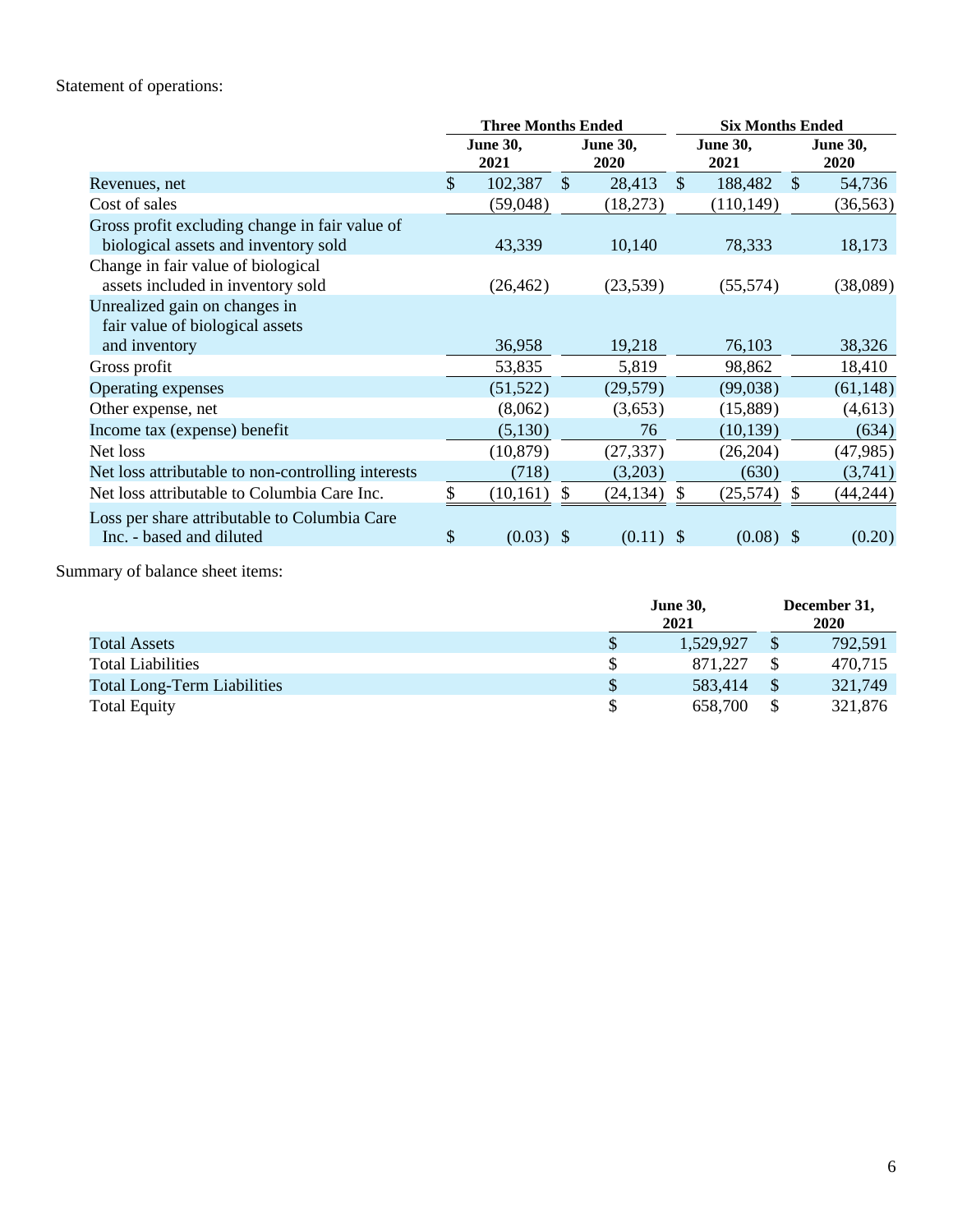# **RESULTS OF OPERATIONS**

# *Comparison of the three and six months ended June 30, 2021 and 2020*

The following tables summarize our results of operations for the three and six months ended June 30, 2021 and 2020:

|                                                           | <b>Three Months Ended</b> |           |               |                 |               |               |               |  |  |
|-----------------------------------------------------------|---------------------------|-----------|---------------|-----------------|---------------|---------------|---------------|--|--|
|                                                           | <b>June 30,</b>           |           |               | <b>June 30,</b> | \$            |               | $\frac{0}{0}$ |  |  |
|                                                           |                           | 2021      |               | <b>2020</b>     |               | <b>Change</b> | Change        |  |  |
| Revenues, net                                             | \$                        | 102,387   | $\mathcal{S}$ | 28,413          | $\mathcal{S}$ | 73,974        | 260%          |  |  |
| Cost of sales related to inventory production             |                           | (57, 696) |               | (18,273)        |               | (39, 423)     | 216%          |  |  |
| Cost of sales related to business combination fair value  |                           |           |               |                 |               |               |               |  |  |
| adjustments to inventories                                |                           | (1,352)   |               |                 |               | (1,352)       | 100%          |  |  |
| Gross profit excluding change in fair value of biological |                           |           |               |                 |               |               |               |  |  |
| assets and inventory sold                                 |                           | 43,339    |               | 10,140          |               | 33,199        | 327%          |  |  |
|                                                           |                           |           |               |                 |               |               |               |  |  |
| Decrease in fair value of inventory sold                  |                           | (26, 462) |               | (23,539)        |               | (2,923)       | 12%           |  |  |
| Increase in fair value of biological assets               |                           | 36,958    |               | 19,218          |               | 17,740        | 92%           |  |  |
| Gross profit                                              |                           | 53,835    |               | 5,819           |               | 48,016        | 825%          |  |  |
|                                                           |                           |           |               |                 |               |               |               |  |  |
| Selling, general and administrative                       |                           | (46,350)  |               | (21,572)        |               | (24, 778)     | 115%          |  |  |
| Share-based compensation                                  |                           | (5,172)   |               | (8,007)         |               | 2,835         | $-35%$        |  |  |
| Operating expenses                                        |                           | (51, 522) |               | (29, 579)       |               | (21, 943)     | 74%           |  |  |
| Income (loss) from operations                             |                           | 2,313     |               | (23,760)        |               | 26,073        | $-110%$       |  |  |
| Other expense, net                                        |                           | (8,062)   |               | (3,653)         |               | (4,409)       | 121%          |  |  |
| Loss before provision for income taxes                    |                           | (5,749)   |               | (27, 413)       |               | 21,664        | $-79%$        |  |  |
| Income tax (expense) benefit                              |                           | (5,130)   |               | 76              |               | (5,206)       | -6850%        |  |  |
| Net loss                                                  |                           | (10, 879) |               | (27, 337)       |               | 16,458        | $-60\%$       |  |  |
| Net loss attributable to non-controlling interests        |                           | (718)     |               | (3,203)         |               | 2,485         | $-78%$        |  |  |
| Net loss attributable to Columbia Care Inc.               | \$                        | (10, 161) | $\mathcal{S}$ | (24, 134)       | $\mathcal{S}$ | 13,973        | $-58%$        |  |  |

|                                                           | <b>Six Months Ended</b> |                         |              |                         |              |                     |                         |  |  |
|-----------------------------------------------------------|-------------------------|-------------------------|--------------|-------------------------|--------------|---------------------|-------------------------|--|--|
|                                                           |                         | <b>June 30,</b><br>2021 |              | <b>June 30,</b><br>2020 |              | \$<br><b>Change</b> | $\frac{0}{0}$<br>Change |  |  |
| Revenues, net                                             | \$                      | 188,482                 | $\mathbb{S}$ | 54,736                  | $\mathbb{S}$ | 133,746             | 244%                    |  |  |
| Cost of sales related to inventory production             |                         | (108, 657)              |              | (36, 563)               |              | (72,094)            | 197%                    |  |  |
| Cost of sales related to business combination fair value  |                         |                         |              |                         |              |                     |                         |  |  |
| adjustments to inventories                                |                         | (1, 492)                |              |                         |              | (1, 492)            | 100%                    |  |  |
| Gross profit excluding change in fair value of biological |                         |                         |              |                         |              |                     |                         |  |  |
| assets and inventory sold                                 |                         | 78,333                  |              | 18,173                  |              | 60,160              | 331%                    |  |  |
|                                                           |                         |                         |              |                         |              |                     |                         |  |  |
| Decrease in fair value of inventory sold                  |                         | (55, 574)               |              | (38,089)                |              | (17, 485)           | 46%                     |  |  |
| Increase in fair value of biological assets               |                         | 76,103                  |              | 38,326                  |              | 37,777              | 99%                     |  |  |
| Gross profit                                              |                         | 98,862                  |              | 18,410                  |              | 80,452              | 437%                    |  |  |
|                                                           |                         |                         |              |                         |              |                     |                         |  |  |
| Selling, general and administrative                       |                         | 86,197                  |              | 46,025                  |              | 40,172              | 87%                     |  |  |
| Share-based compensation                                  |                         | 12,841                  |              | 15,123                  |              | (2,282)             | $-15%$                  |  |  |
| Operating expenses                                        |                         | (99,038)                |              | (61, 148)               |              | (37, 890)           | 62%                     |  |  |
| Loss from operations                                      |                         | (176)                   |              | (42, 738)               |              | 42,562              | $-100\%$                |  |  |
| Other expense, net                                        |                         | (15,889)                |              | (4, 613)                |              | (11,276)            | 244%                    |  |  |
| Loss before provision for income taxes                    |                         | (16,065)                |              | (47, 351)               |              | 31,286              | $-66\%$                 |  |  |
| Income tax expense                                        |                         | (10, 139)               |              | (634)                   |              | (9,505)             | 1499%                   |  |  |
| Net loss                                                  |                         | (26, 204)               |              | (47, 985)               |              | 21,781              | $-45%$                  |  |  |
| Net loss attributable to non-controlling interests        |                         | (630)                   |              | (3,741)                 |              | 3,111               | $-83%$                  |  |  |
| Net loss attributable to Columbia Care Inc.               | \$                      | (25,574)                | \$           | (44, 244)               | \$           | 18,670              | $-42%$                  |  |  |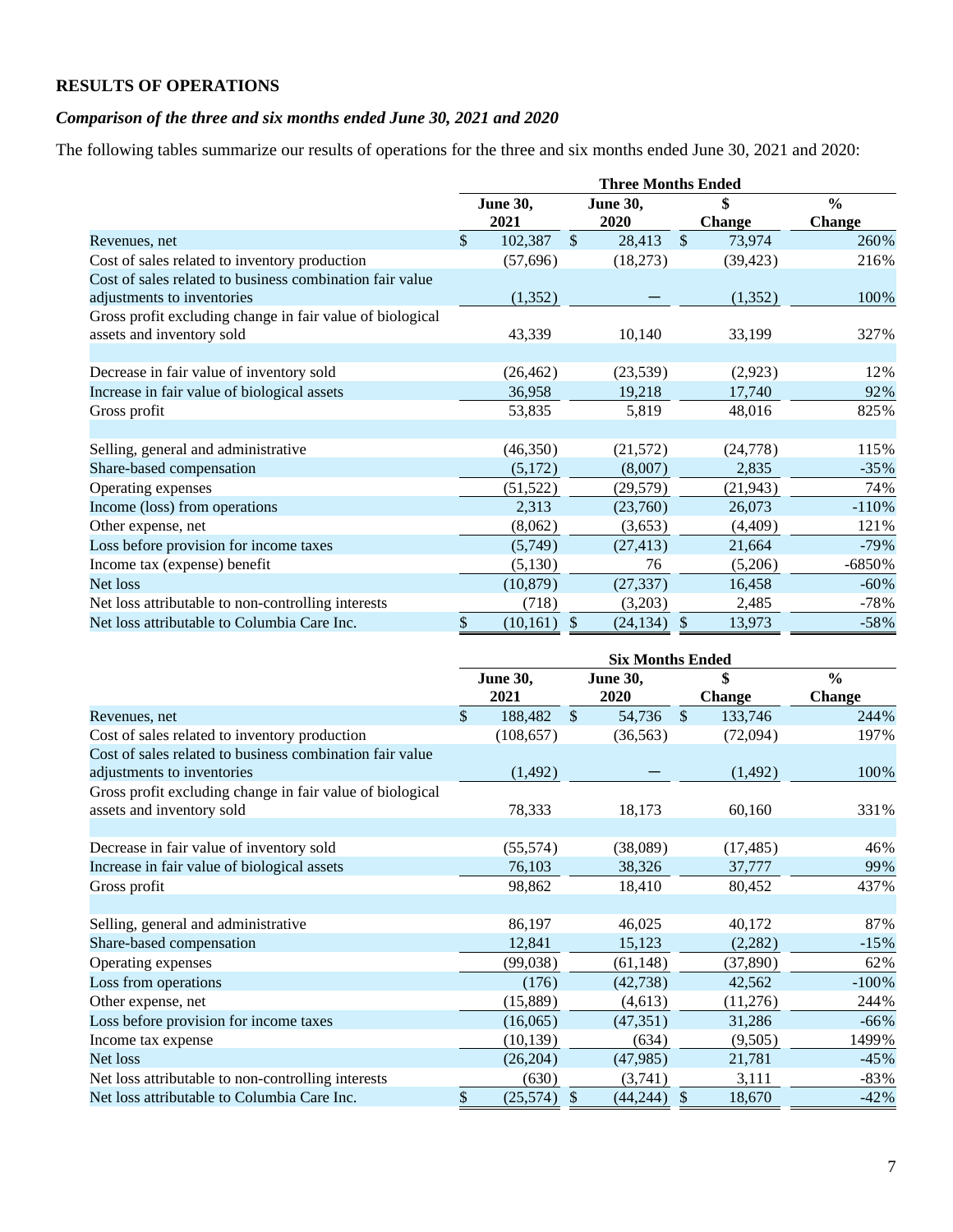## *Revenue*

The increase in revenue for the three and six months ended June 30, 2021, as compared to the prior year period was driven by recent acquisitions, expansion of our dispensary network and additional sales through our existing dispensaries.

## *Gross Profit before Fair Value Adjustments*

The increase in gross profit before fair value adjustments to biological assets and inventory for the three and six months ended June 30, 2021, as compared to the prior year period was due to volume growth of our business.

## *Change in Fair Value of Biological Assets*

Biological asset transformation for the three months ended June 30, 2021 was a net gain of \$10,496 as compared to a net loss of \$4,321 for the prior year period. The increase of \$14,817 was due to recent acquisitions and increase in the volume of unharvested plants and inventory.

Biological asset transformation for the six months ended June 30, 2021 was a net gain of \$20,529 as compared to net gain of \$237 for the prior year period. The increase was due to recent acquisitions and an increase in the volume of unharvested plants and inventory.

# *Operating Expenses*

Operating expenses increased by \$21,943 for the three months ended June 30, 2021, as compared to the prior year period. The increase was primarily attributable to an increase in salary and benefits costs of \$10,264, operating office and general expenses of \$3,235, advertising and promotion expenses of \$2,674, professional fees of \$1,678, and depreciation and amortization of \$4,328 as we expanded our operations and increased the size and scope of our administrative functions which was partially offset by decrease in stock compensation expense of \$2,836.

Operating expenses increased by \$37,890 for the six months ended June 30, 2021, as compared to the prior year period. This increase was primarily attributable to an increase in salary and benefits costs of \$17,195, professional fees of \$3,412, operating office and general expenses of \$5,107, advertising and promotion expenses of \$3,382, operating facilities cost of \$1,404 and depreciation and amortization of \$8,606 as we expanded our operations and increased the size and scope of our administrative functions. The increase was partially offset by decrease in stock compensation expense of \$2,283.

## *Other (Expense) Income, Net*

The increase in other (expense) income, net for the three months ended June 30, 2021, as compared to the prior year period, was due to higher debt interest expense of \$3,787 and higher interest expense on leases of \$3,164, as a result of additional debt and expansion of our operations. This increase in expenses was partially offset by the decrease in fair value of derivative liability of \$2,092 during the three months ended June 30, 2021, as compared to the prior year period.

The increase in other (expense) income, net for the six months ended June 30, 2021, as compared to the prior year period, was due to higher debt interest expense of \$8,336 and higher interest expense of \$5,391 on leases, as a result of additional debt and expansion of our operations. This increase in expenses was partially offset by the decrease in fair value of derivative liability of \$1,913 during the six months ended June 30, 2021, as compared to the prior year period.

## *Provision for Income Taxes*

The provision for income taxes for the three months ended June 30, 2021 was \$5,130 compared to a benefit on income tax provision of \$76 for the three months ended June 30, 2020.

The provision for income taxes for the six months ended June 30, 2021 was \$10,139 compared to a provision for income taxes of \$634 for the six months ended June 30, 2020.

## *Adjusted EBITDA*

The increase in Adjusted EBITDA for three and six months ended June 30, 2021 and 2020*,* as compared to the prior year period, was primarily driven by lower net loss. See *Reconciliation of Non-IFRS Measures*.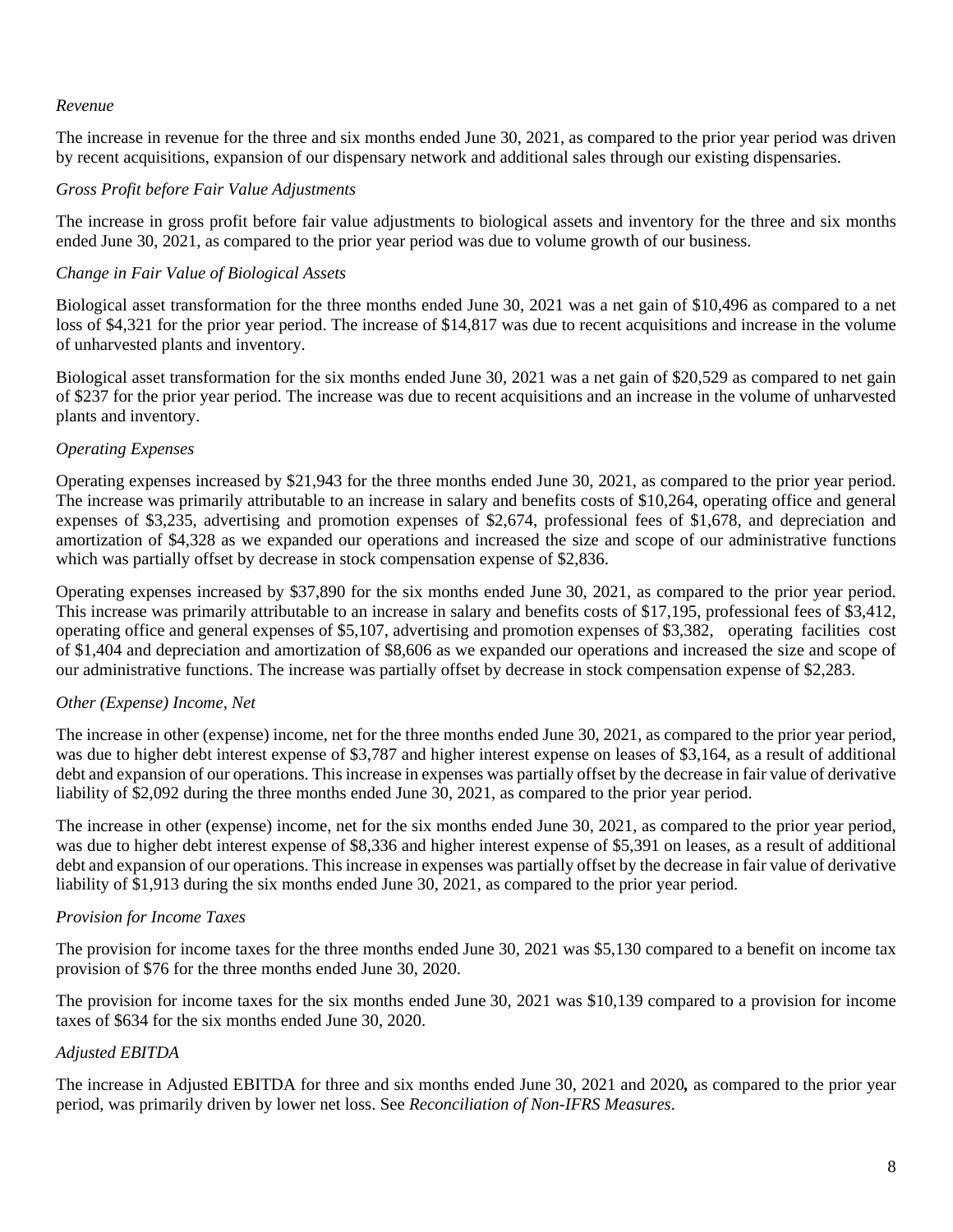Our future financial results are subject to significant potential fluctuations caused by, among other things, fair value adjustments to biological assets and inventory sold, growth of sales volume in new and existing markets and our ability to control operating expenses. In addition, our financial results may be impacted significantly by changes to the regulatory environment in which we operate, both on a local, state and federal level.

## **Reconciliation of Non-IFRS Measures**

The following table provides a reconciliation of net loss for the period to EBITDA and Adjusted EBITDA for the three and six months ended June 30, 2021 and 2020:

|                                                           | <b>Three Months Ended</b> |               |               |                 | <b>Six Months Ended</b> |               |               |                 |  |
|-----------------------------------------------------------|---------------------------|---------------|---------------|-----------------|-------------------------|---------------|---------------|-----------------|--|
|                                                           | <b>June 30,</b>           |               |               | <b>June 30,</b> | <b>June 30,</b>         |               |               | <b>June 30,</b> |  |
|                                                           |                           | 2021          |               | 2020            |                         | 2021          |               | 2020            |  |
| Net loss                                                  | \$                        | $(10,879)$ \$ |               | $(27,337)$ \$   |                         | $(26,204)$ \$ |               | (47,985)        |  |
| Income tax                                                |                           | 5,130         |               | (76)            |                         | 10,139        |               | 634             |  |
| Depreciation and amortization                             |                           | 13,064        |               | 5,902           |                         | 25,159        |               | 11,630          |  |
| Interest expense, net and debt amortization               |                           | 8,635         |               | 1,684           |                         | 16,208        |               | 2,481           |  |
| <b>EBITDA</b>                                             | \$                        | 15,950        | $\mathbf{\$}$ | (19,827)        | <sup>\$</sup>           | 25,302        | <sup>\$</sup> | (33,240)        |  |
| Adjustments:                                              |                           |               |               |                 |                         |               |               |                 |  |
| Share-based compensation                                  |                           | 5,172         |               | 8,007           |                         | 12,841        |               | 15,123          |  |
| Net impact, fair value of biological assets and inventory |                           |               |               |                 |                         |               |               |                 |  |
| sold                                                      |                           | (10, 496)     |               | 4,321           |                         | (20, 529)     |               | (237)           |  |
| Fair value mark-up for acquired inventory                 |                           | 1,352         |               |                 |                         | 1,492         |               |                 |  |
| Adjustments for acquisition and other non-core costs*     |                           | 3,323         |               | 49              |                         | 5,092         |               | 867             |  |
| Fair value changes on derivative liabilities              |                           | (2,092)       |               |                 |                         | (1,913)       |               |                 |  |
| Impairment of disposal group                              |                           |               |               | 1,969           |                         |               |               | 1,969           |  |
| Loss on conversion of Convertible Debt                    |                           | 1,580         |               |                 |                         | 1,580         |               |                 |  |
| <b>Adjusted EBITDA</b>                                    |                           | 14,789        |               | (5,481)         |                         | 23,865        |               | (15,518)        |  |

\*Acquisition and other non-core costs include costs associated with our recent acquisitions, litigation expenses and COVID-19 expenses.

# **Liquidity and Capital Resources**

Our primary need for liquidity is to fund working capital requirements of our business, capital expenditures and for general corporate purposes. Historically, we have relied on external financing as our primary source of liquidity. Our ability to fund our operations and to make capital expenditures depends on our ability to successfully secure financing through issuance of debt or equity, as well as our ability to improve our future operating performance and cash flows, which are subject to prevailing economic conditions and financial, business and other factors, some of which are beyond our control.

We are currently meeting our obligations as they become due and are earning revenues from our operations. However, we have sustained losses since inception, and we may require additional capital in the future. We estimate that based on our current business operations and working capital, we will continue to meet our obligations as they become due in the short term. As we continue to seek growth through expansion or acquisition, our cash flows requirements and obligations could materially change. As of June 30, 2021, we did not have any significant external capital requirements.

# *Recent Financing Transactions*

In January 2021, we closed a public offering of 18,572,000 Common Shares at a price of \$8.05 (Canadian Dollars) per Common Share for aggregate proceeds of \$111,789, which included the exercise in full of the over-allotment option granted to the underwriters, before deducting the underwriters' fees and estimated offering expenses. The offering was conducted in each of the provinces of Canada, other than Québec, pursuant to a prospectus supplement to our base shelf prospectus dated September 2, 2020 and elsewhere outside of Canada on a private placement basis.

In February 2021, we sold, on a bought deal private placement basis, 3,220,000 Common Shares at a price of \$9.00 (Canadian Dollars) per Common Share for aggregate gross proceeds of \$21,770.

In April 2021, we offered an incentive program to the holders of the 5% Convertible Notes issued in 2020, pursuant to which, we would issue to each noteholder that surrendered its 5% Convertible Notes for conversion on or before May 28, 2021, 20 Common Shares of the Company on a private placement basis for each US\$1,000 aggregate principal amount of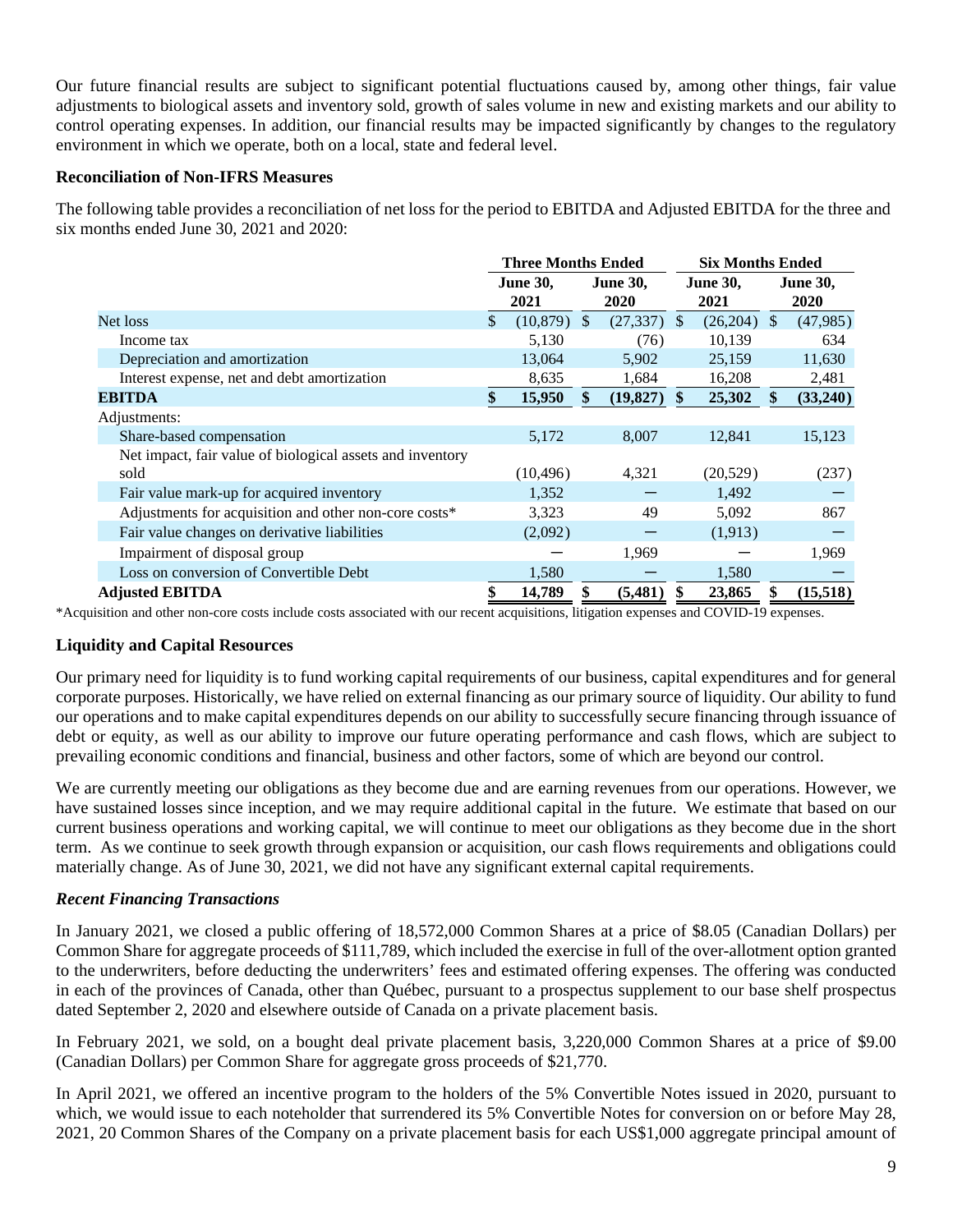Notes surrendered for conversion. Pursuant to this incentive program, 4,550,139 shares were issued as a result of conversion of \$13,160 of 5% Convertible Notes.

On June 29, 2021, we closed a private placement offering issuing \$74,500 aggregate principal amount of 6% Convertible Notes due 2025. The 6% Convertible Notes are senior secured obligations of the Company and accrue interest payable semiannually in arrears and mature on June 29, 2025, unless earlier converted, redeemed or repurchased. The conversion rate will be 154 Common Shares of the Company per \$1,000 principal amount of Notes (equivalent to a price of approximately US\$6.49 per Common Share), subject to customary adjustments. The conversion price of the 6% Convertible Notes represents a premium of approximately 25% over the closing price of the Common Shares on the NEO Exchange on June 17, 2021. We may redeem the 6% Convertible Notes at par, in whole or in part, on or after June 29, 2023, if the volume weighted average price of the Common Shares trading on the Canadian Stock Exchange or the NEO Exchange for 15 of the 30 trading days immediately preceding the day on which the Company exercises its redemption right, exceeds 120% of the conversion price of the 6% Convertible Notes. The 6% Convertible Notes were offered for sale on a private placement basis in certain provinces of Canada pursuant to applicable exemptions from the prospectus requirements of Canadian securities laws.

## *Cash Flows*

The following table summarizes the sources and uses of cash for each of the periods presented:

|                                                      | <b>Six Months Ended</b> |                         |  |           |  |  |  |  |  |
|------------------------------------------------------|-------------------------|-------------------------|--|-----------|--|--|--|--|--|
|                                                      | <b>June 30,</b><br>2021 | <b>June 30,</b><br>2020 |  |           |  |  |  |  |  |
| Net cash used in operating activities                | ۰D                      | (14, 967)               |  | (28, 524) |  |  |  |  |  |
| Net cash used in investing activities                |                         | (83,920)                |  | (29,719)  |  |  |  |  |  |
| Net cash provided by financing activities            |                         | 186,526                 |  | 53,129    |  |  |  |  |  |
| Net increase (decrease) in cash and cash equivalents |                         | 87,639                  |  | (5, 114)  |  |  |  |  |  |

## *Operating Activities*

During the six months ended June 30, 2021, operating activities used \$14,967 of cash, primarily resulting from net loss of \$26,204, an adverse change in the fair value of biological assets of \$20,529, and changes in operating assets and liabilities of \$11,549, which was partially offset by equity-based compensation expense of \$12,841, depreciation and amortization of \$25,159, deferred taxes of \$1,189 and debt amortization expense of \$2,428. The decrease in cash due to changes in operating assets and liabilities was primarily due to changes in inventory of \$13,392, long-term liabilities of \$4,542 and prepaid expenses of \$4,693, which was partially offset by changes in biological assets of \$4,920, non-current assets of \$3,393, and accounts receivable of \$1,842 and current liabilities of \$923

During the six months ended June 30, 2020, operating activities used \$28,524 of cash, primarily resulting from net loss of \$47,985, partially offset by equity-based compensation expense of \$15,123 and depreciation and amortization of \$11,630. Cash used due to changes in operating assets and liabilities was primarily due to increases in inventory of \$10,768 and noncurrent assets of \$7,975, partially offset by increases in long-term liabilities of \$6,628 and current liabilities of \$3,234.

## *Investing Activities*

During the six months ended June 30, 2021, investing activities used \$83,920 of cash, consisting of purchases of property and equipment of \$32,261, purchase of other assets of \$15,727 and cash paid for business acquisitions of \$34,248.

During the six months ended June 30, 2020, investing activities used \$29,719 of cash, primarily caused by purchases of property and equipment of \$30,366.

## *Financing Activities*

During the six months ended June 30, 2021, financing activities provided \$186,526 of cash, consisting of \$133,151 in net proceeds received from the issuance of equity, \$71,520 from issuance of convertible debt partially offset by lease payments of \$9,206 and debt repayment of \$7,875.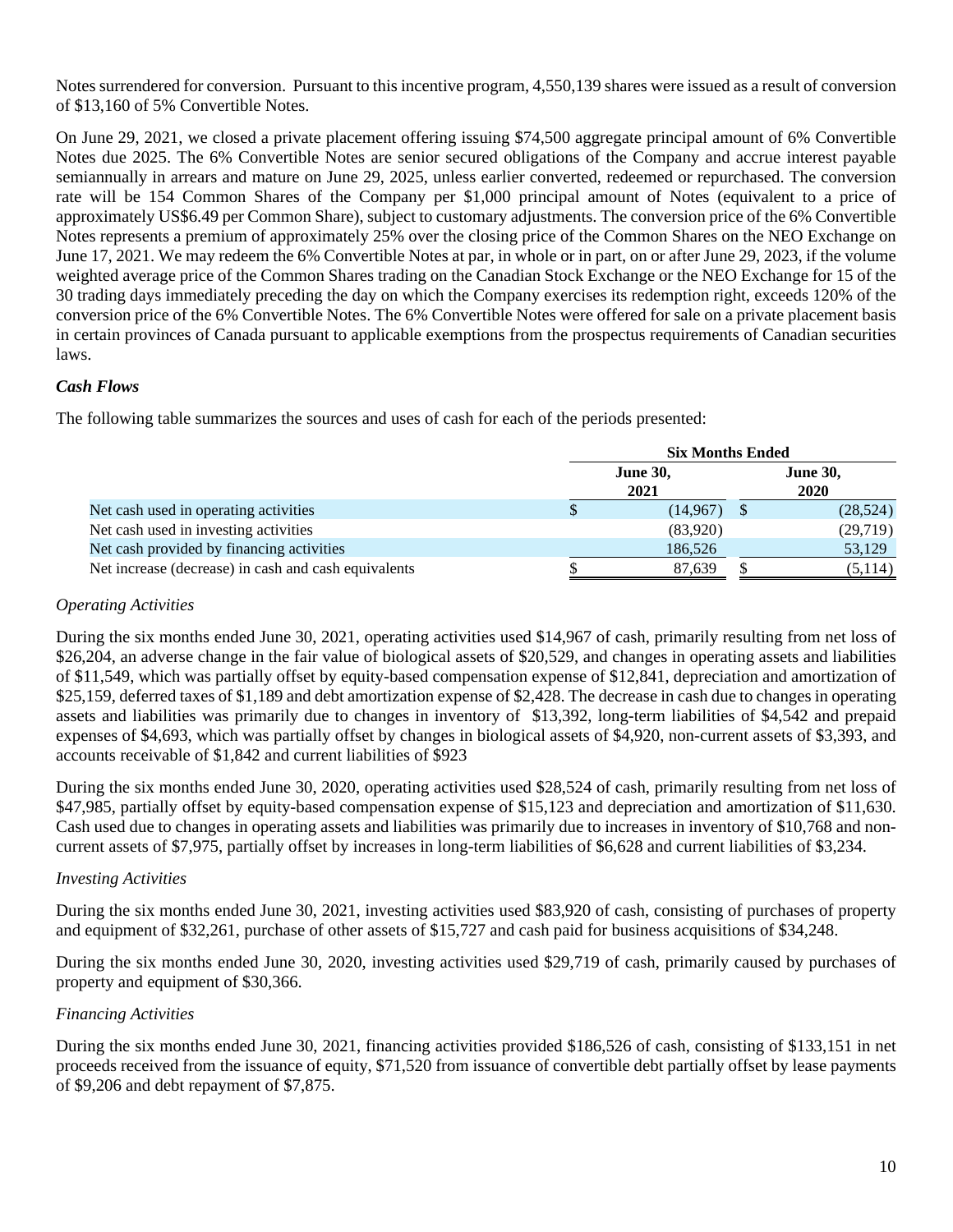During the six months ended June 30, 2020, financing activities provided \$53,129 of cash, consisting of \$51,857 in net proceeds received from the issuance of debt and the sale of membership interest of a subsidiary of \$5,509 partially offset by lease liability payments of \$3,230.

## **Contractual Obligations and Commitments**

The following table summarizes contractual obligations as of June 30, 2021 and the effects that such obligations are expected to have on our liquidity and cash flows in future periods:

|                                                  | <b>Payments Due by Period</b> |              |               |        |          |           |     |                    |
|--------------------------------------------------|-------------------------------|--------------|---------------|--------|----------|-----------|-----|--------------------|
|                                                  |                               | <b>Total</b> |               | 2021   |          | 2022-2025 |     | 2026 and<br>beyond |
| Lease commitments                                | \$.                           | 627,704      | <sup>\$</sup> | 39.148 | <b>S</b> | 146,705   | \$. | 441,851            |
| Sale leaseback commitments                       |                               | 5.533        |               | 293    |          | 2.491     |     | 2,749              |
| Term debt (principal)                            |                               | 73.329       |               | 49     |          | 70,393    |     | 2,887              |
| Interest on term debt                            |                               | 18,667       |               | 4,615  |          | 12,933    |     | 1,120              |
| Convertible debt (principal)                     |                               | 80,100       |               |        |          | 80,100    |     |                    |
| Interest on convertible debt                     |                               | 18.570       |               | 2.375  |          | 16,195    |     |                    |
| Closing promissory note (principal and interest) |                               | 6.901        |               | 3,151  |          | 3,750     |     |                    |
| Medicine Man acquisition                         |                               | 8.400        |               | 8.400  |          |           |     |                    |
| SunBulb indemnification                          |                               | 15,363       |               | 15,363 |          |           |     |                    |
| Total contractual obligations                    |                               | 854,567      |               | 73,394 |          | 332,567   |     | 448,607            |

Amounts in the table reflect minimum payments due for our leased facilities under various lease agreements that expire through December 2034. The above table excludes purchase orders for inventory in the normal course of business.

## **Outstanding Share Information**

As of August 13, 2021, Columbia Care has 365,246,005 issued and outstanding Common Shares and 407,375,982 Common Shares on a diluted basis, assuming in all cases, conversion of all proportionate voting shares of the Company into Common Shares.

## **OFF-BALANCE SHEET ARRANGEMENTS**

As of the date of this filing, we do not have any off-balance-sheet arrangements that have, or are reasonably likely to have, a current or future effect on the results of our operations or financial condition, including, and without limitation, such considerations as liquidity and capital resources.

# **RELATED PARTY TRANSACTIONS**

We finance the construction of facilities and working capital for operations of our not-for-profit subsidiaries. Each subsidiary executes a note in favor of Columbia Care (or its affiliates) which bears interest and has specific repayment terms. Each of the entities has a separate board of directors, which include certain shareholders of Columbia Care. Columbia Care earns success fees upon the implementation and successful opening of the facilities, as well as ongoing management fees. These transactions are eliminated in consolidation for financial reporting purposes.

In accordance with IFRS reporting standards, we report compensation, fees, and other benefits and compensation arrangements made to individuals within the organization that fit the definition of key management personnel. Key management personnel include those persons having authority and responsibility for planning, directing, and controlling the activities of Columbia Care as a whole. Our key management personnel consist of executive and non-executive shareholders, our board of directors and corporate officers and/or companies controlled by those individuals.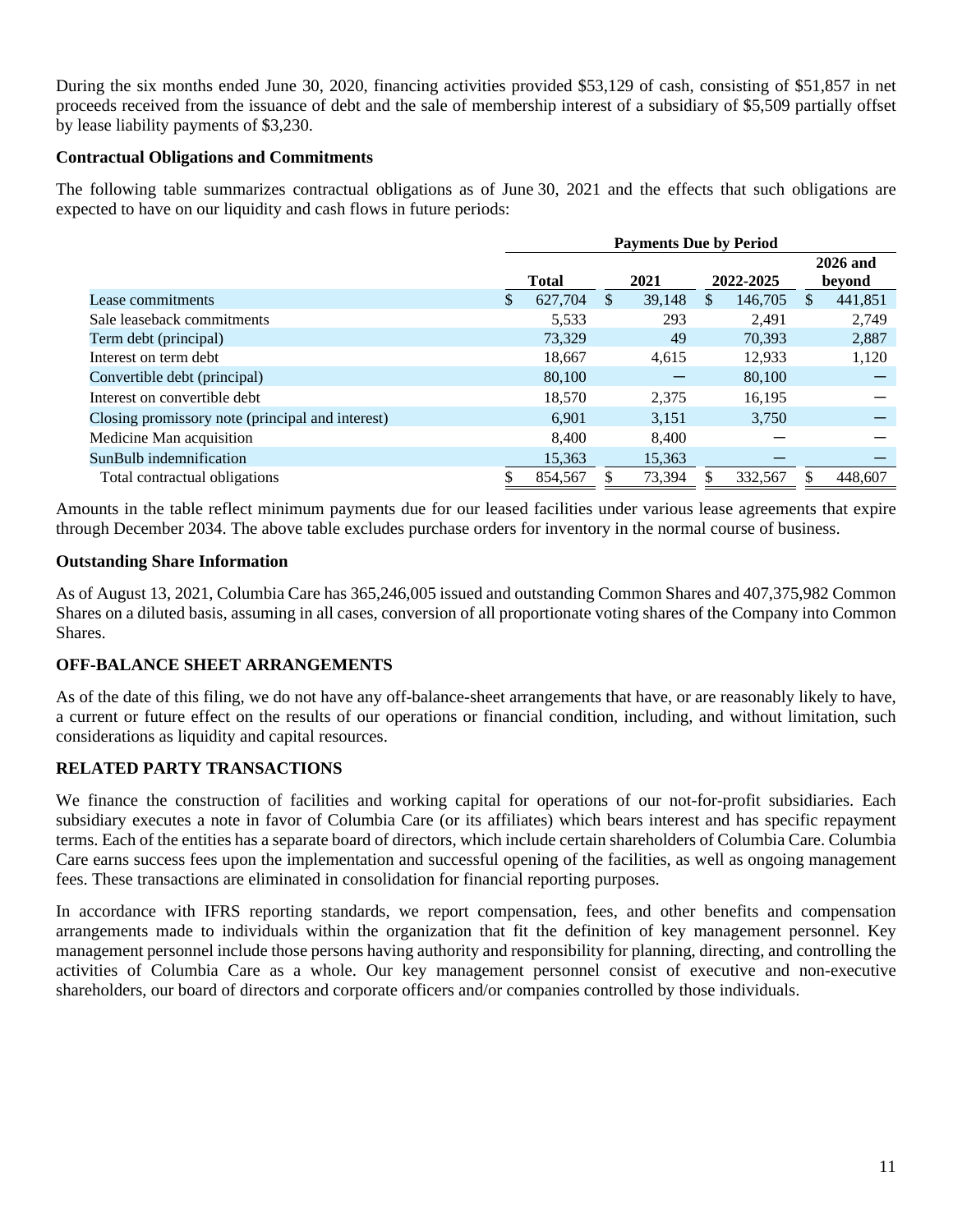Remuneration attributed to key management personnel during the ended three and six months ended June 30, 2021 and 2020, are summarized in the table below:

|                           | Three months ended June 30, |  | Six months ended June 30, |  |        |  |        |  |
|---------------------------|-----------------------------|--|---------------------------|--|--------|--|--------|--|
|                           | 2021                        |  | 2020                      |  | 2021   |  | 2020   |  |
| Salaries and benefits     | 1.221                       |  | 1.271                     |  | 2.260  |  | 2,313  |  |
| Equity-based compensation | 3.617                       |  | 4.189                     |  | 9.410  |  | 10.418 |  |
|                           | 4.838                       |  | 5.460                     |  | 11.670 |  | 12.731 |  |

# **CHANGES IN OR ADOPTION OF ACCOUNTING PRACTICES**

We have not adopted any new accounting policies during the three and six months ended June 30, 2021. Also, there have been no changes to the previously adopted accounting practices.

## **CRITICAL ACCOUNTING ESTIMATES**

We make judgements, estimates and assumptions about the future that affect reported amounts of assets and liabilities, and revenues and expenses. Actual results may differ from these estimates. The estimates and underlying assumptions are reviewed on an ongoing basis. Revisions to accounting estimates are recognized in the period in which the estimate is revised if the revision affects only that period or in the period of the revision and future periods if the review affects both current and future periods.

Judgements, estimates and assumptions with the most significant effect on the amounts recognized in the consolidated financial statements are described below.

## *Business Combinations*

We account for business combinations under the acquisition method of accounting, which requires us to recognize separately from goodwill, the assets acquired and the liabilities assumed at their acquisition date fair values. While we use our best estimates and assumptions to accurately value assets acquired and liabilities assumed at the acquisition date as well as contingent consideration, where applicable, our estimates are inherently uncertain and subject to refinement. As a result, during the measurement period, which may be up to one year from the acquisition date, we record adjustments to the assets acquired and liabilities assumed with the corresponding offset to goodwill. Upon the conclusion of the measurement period or final determination of the values of assets acquired or liabilities assumed, whichever comes first, any subsequent adjustments are recognized in our consolidated statements of operations. Accounting for business combinations requires management to make significant estimates and assumptions, especially at the acquisition date including estimates for intangible assets, contractual obligations assumed, pre-acquisition contingencies, and contingent consideration, where applicable. Although we believe the assumptions and estimates we have made in the past have been reasonable and appropriate, they are based, in part, on historical experience and information obtained from the management of the acquired companies and are inherently uncertain. Critical estimates in valuing certain acquired intangible assets under the income approach include growth in future expected cash flows from product sales, customer contracts, revenue growth rate, customer ramp-up period and discount rates. Unanticipated events and circumstances may occur that may affect the accuracy or validity of such assumptions, estimates or actual results.

## *Biological Assets*

The valuation of biological assets, consisting of unharvested cannabis plants, are dependent upon estimates of future economic benefits resulting from past events to determine the fair value through an exercise of significant judgement by us. In estimating the fair value of an asset or a liability, we use market observable data to the extent it is available. When market observable data is not available, we may rely on qualified third-party valuation consultants to perform the valuation. With respect to certain biological assets, where there is no active market for the unharvested produce, we estimate the fair value by way of a reverse analysis, working from the value of the inventory.

Our biological assets are unharvested cannabis plants and are presented at their fair values less costs to sell up to the point of harvest. We determine the fair value of biological assets using a specific valuation technique that incorporates interdependent estimates and assumptions including the stage of growth of the cannabis plant, selling and other fulfillment costs, average selling prices, and expected yields for the cannabis plants to determine the weighted average fair value deemed cost per gram.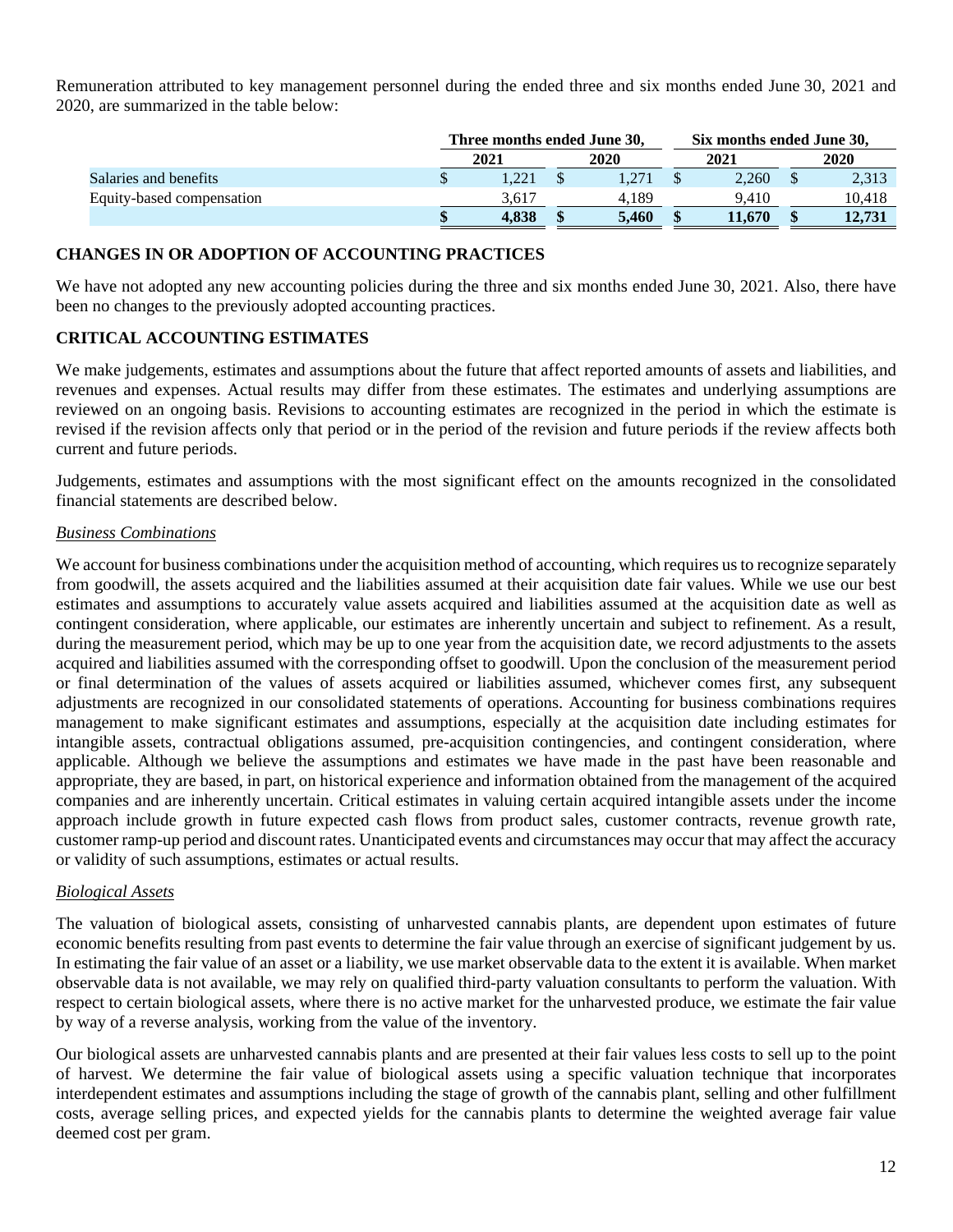The valuation of biological assets is based on a market approach where fair value at the point of harvest is estimated based on future selling prices less the costs to sell at harvest. For in-process biological assets, the estimated fair value at point of harvest is adjusted based on the plants' stage of growth. Stage of growth is determined by reference to days remaining to harvest over the average growth cycle.

Our estimates are subject to changes that could result from volatility of market prices, unanticipated regulatory changes, harvest yields, loss of crops, changes in estimates and other uncontrollable factors that could significantly affect the future fair value of biological assets.

These estimates include the following assumptions:

- i. Selling prices per gram were determined by estimating average selling price for each respective period. Average selling price for the six months ended June 30, 2021 and 2020 was \$4.80 and \$11.58 per gram, respectively;
- ii. The stage of plant growth at which point of harvest is determined. As of June 30, 2021, and December 31, 2020, the biological assets were on average 48% and 54% completed, respectively;
- iii. Selling and other fulfillment costs were determined by estimating the average cost per gram, which was \$0.62 and \$2.25 per gram and equivalent gram of cannabis sold for the six months ended June 30, 2021 and 2020, respectively;
- iv. Expected yield per plant varies by strain and is estimated through historical growing results or grower estimate if historical results are not available. Average dry yield per plant for the six months ended June 30, 2021 and 2020 was 145 and 148 grams per plant, respectively.

# *Non-controlling Interests*

Non-controlling interests are classified as a separate component of equity in Columbia Care's consolidated statements of financial position and statements of changes in equity. Net income (loss) attributable to non-controlling interests are reflected separately in the consolidated statements of comprehensive loss and changes in equity. Any change in ownership of a subsidiary while the controlling financial interest is retained is accounted for as an equity transaction between the controlling and non-controlling interests. In addition, when a subsidiary is deconsolidated, any retained non-controlling equity investment in the former subsidiary will be initially measured at fair value and the difference between the carrying value and fair value of the retained interest will be recorded as a gain or loss.

# *Deferred Tax Assets and Liabilities*

We recognize deferred tax assets and liabilities based on the differences between the financial statement carrying amounts and the respective tax bases of our assets and liabilities. We measure deferred tax assets and liabilities using current enacted tax rates expected to apply to taxable income in the years in which the temporary differences are expected to reverse. We routinely evaluate the likelihood of realizing the benefit of our deferred tax assets and may record a valuation allowance if, based on all available evidence, we determine that some portion of the tax benefit will not be realized.

In evaluating the ability to recover deferred tax assets within the jurisdiction from which they arise, we consider all available positive and negative evidence, including scheduled reversals of deferred tax liabilities, projected future taxable income, tax-planning strategies and results of operations. In projecting future taxable income, we consider historical results and incorporate assumptions about the amount of future state, federal and foreign pretax operating income adjusted for items that do not have tax consequences. Our assumptions regarding future taxable income are consistent with the plans and estimates that are used to manage our underlying businesses. In evaluating the objective evidence that historical results provide, we consider three years of cumulative operating income/(loss). The income tax expense, deferred tax assets and liabilities and liabilities for unrecognized tax benefits reflect our best assessment of estimated current and future taxes to be paid. Deferred tax asset valuation allowances and liabilities for unrecognized tax benefits require significant judgment regarding applicable statutes and their related interpretation, the status of various income tax audits and our particular facts and circumstances. Although we believe that the judgments and estimates discussed herein are reasonable, actual results, including forecasted COVID-19 business recovery, could differ, and we may be exposed to losses or gains that could be material. To the extent we prevail in matters for which a liability has been established or are required to pay amounts in excess of the established liability, the effective income tax rate in a given financial statement period could be materially affected.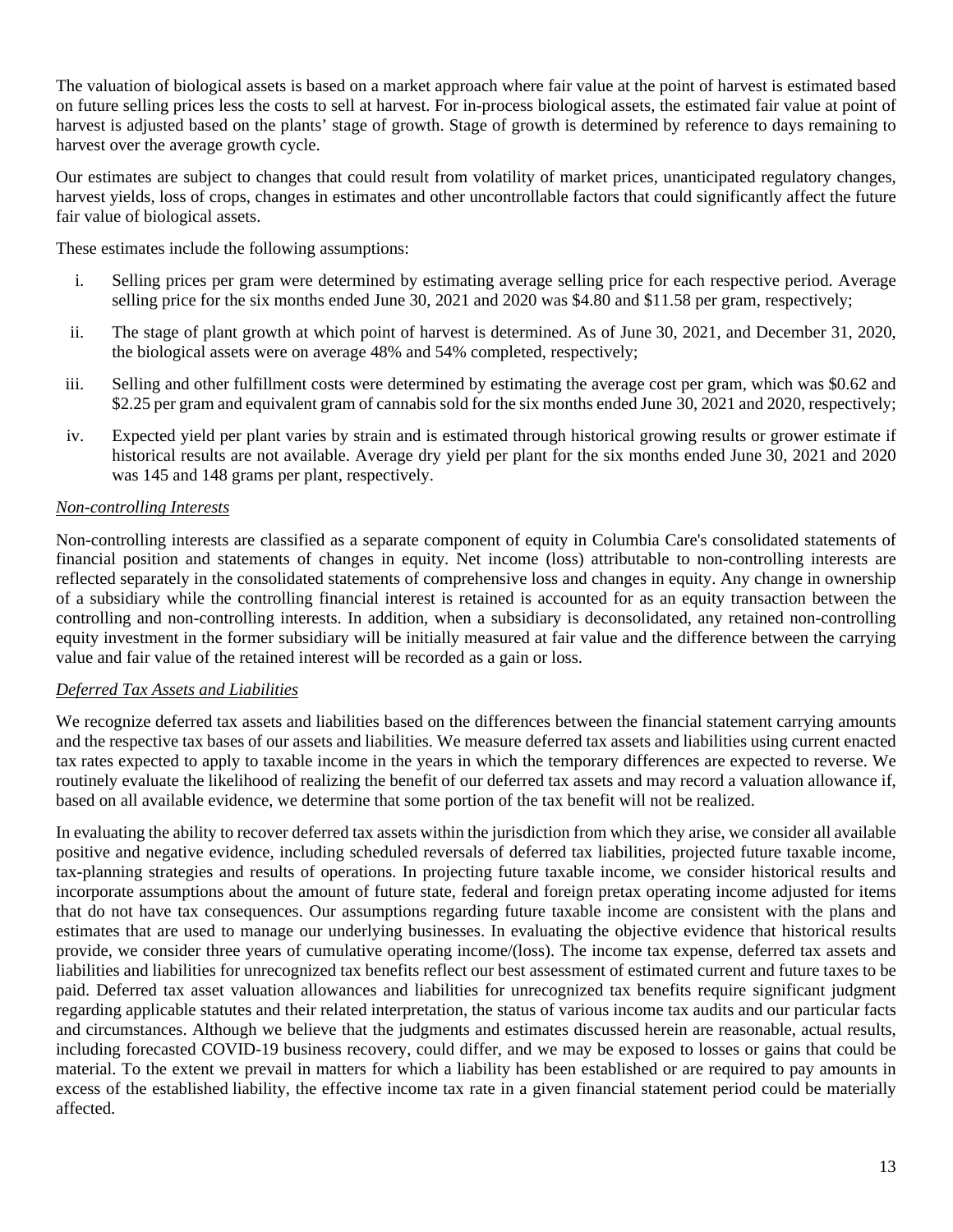# **FINANCIAL INSTRUMENTS AND FINANCIAL RISK MANAGEMENT**

Our financial instruments consist of cash and cash equivalents, accounts receivable, notes receivable, deposits and other current assets, accounts payable, accrued expenses, current taxes payable and other current liabilities like interest payable and payroll liabilities, derivative liability, debt and lease liabilities. The fair values of cash and restricted cash, accounts and notes receivable, deposits, accounts payable and accrued expenses and other current liabilities like interest payable and payroll liabilities, short-term debt and lease liabilities approximate their carrying values due to the relatively short-term to maturity or because of the market rate of interest used on initial recognition. Columbia Care classifies its derivative liability as fair value through profit and loss (FVTPL).

Financial instruments recorded at fair value are classified using a fair value hierarchy that reflects the significance of the inputs to fair value measurements. The three levels contained within the hierarchy are:

- Level 1 Unadjusted quoted prices in active markets for identical assets or liabilities;
- Level 2 Inputs other than quoted prices that are observable for the asset or liability, either directly or indirectly; and
- Level 3 Inputs for the asset or liability that are not based on observable market data.

Our assets measured at fair value on a nonrecurring basis include investments, assets and liabilities held for sale, long-lived assets and indefinite-lived intangible assets. We review the carrying amounts of such assets whenever events or changes in circumstances indicate that the carrying amounts may not be recoverable or at least annually, for indefinite-lived intangible assets. Any resulting asset impairment would require that the asset be recorded at its fair value. The resulting fair value measurements of the assets are considered Level 3 measurements.

## **Financial Risk Management**

We are exposed in varying degrees to a variety of financial instrument related risks. Our risk exposures and the impact on our financial instruments is summarized below:

## *Credit Risk*

Credit risk is the risk of a potential loss to us if a customer or third party to a financial instrument fails to meet its contractual obligations. The maximum credit exposure at June 30, 2021, is the carrying amount of cash and cash equivalents, subscription receivable, accounts receivable and notes receivable. We do not have significant credit risk with respect to our customers. All cash deposits are made with regulated U.S. financial institutions.

We provide credit to our customers in the normal course of business and We have established credit evaluation and monitoring processes to mitigate credit risk but have limited risk as the majority of our sales are transacted with cash. Through our Columbia Care National Credit program, we provide credit to customers in certain markets in which we operate.

## *Liquidity Risk*

Liquidity risk is the risk that we will not be able to meet our financial obligations associated with financial liabilities. We manage liquidity risk through the management of our capital structure. Our approach to managing liquidity is to estimate cash requirements from operations, capital expenditures and investments and ensure that we have sufficient liquidity funds for our ongoing operations and to settle obligations and liabilities when due.

We expect to incur increased expenditures related to our operations, including marketing and selling expenses and capital expenditures as we expand our presence in current markets and expand into new markets.

To date, we have incurred significant cumulative net losses and we have not generated positive cash flows from our operations. We have therefore depended on financing from sale of our equity and from debt financing to fund our operations. Overall, we do not expect the net cash contribution from our operations and investments to be positive in the near term, and we therefore expect to rely on financing from equity or debt.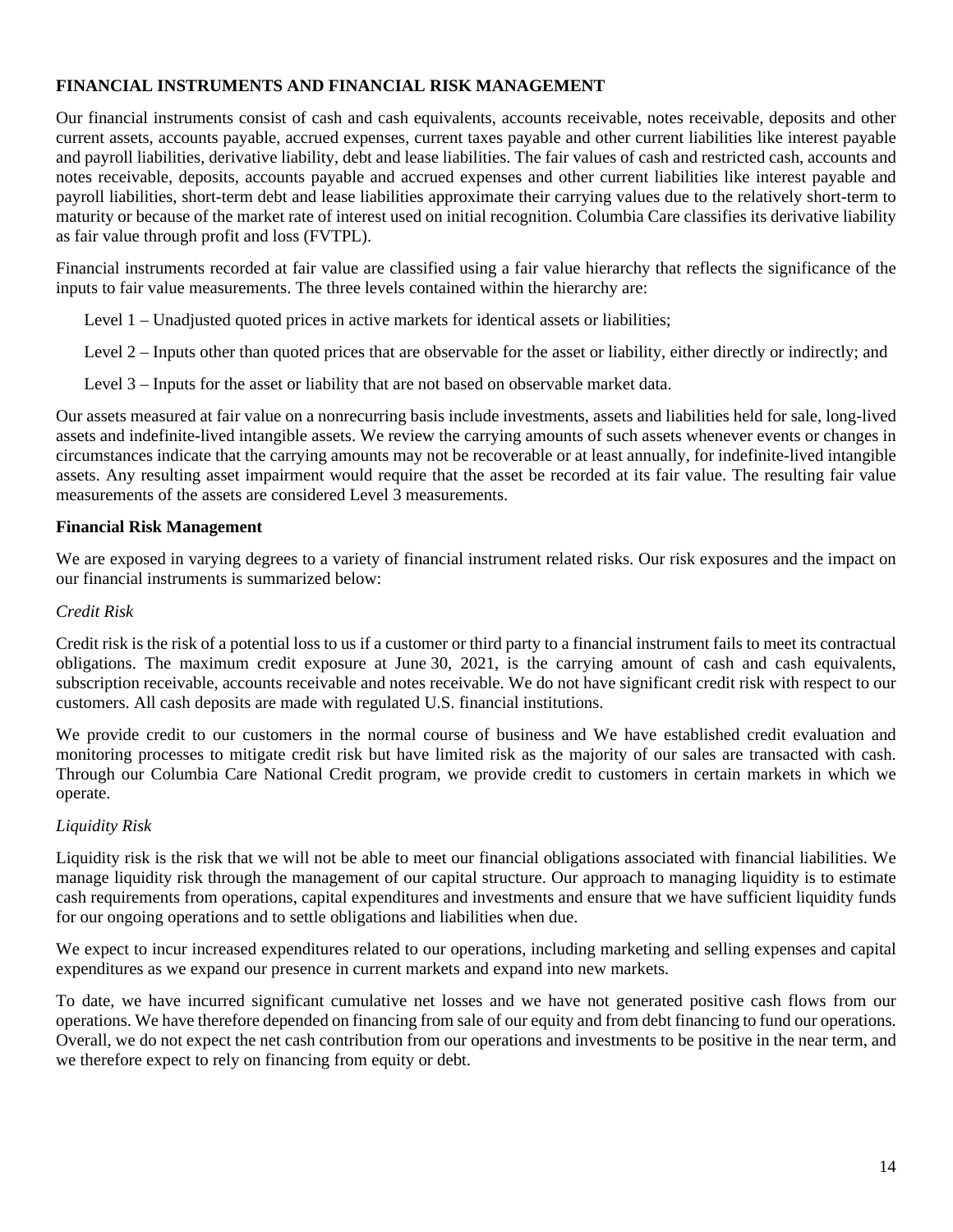# *Market Risk*

In addition to business opportunities and challenges applicable to any business operating in a fast-growing environment, our business operates in a highly regulated and multi-jurisdictional industry, which is subject to potentially significant changes outside of our control as individual states as well as the U.S. federal government may impose restrictions on our ability to grow our business profitably or enact new laws and regulations that open up new markets.

## *Interest Rate Risk*

Interest rate risk is the risk that the fair value or future cash flows of our financial instruments will fluctuate because of changes in market interest rates. Our cash deposits bear interest at market rates.

## *Currency Risk*

Our operating results and financial position are reported in thousands of U.S. dollars. We may enter into financial transactions denominated in other currencies, which would result in Columbia Care's operations and financial position being subject to currency transaction and translation risks.

As of June 30, 2021, we had no hedging agreements in place with respect to foreign exchange rates. We have not entered into any agreements or purchased any instruments to hedge possible currency risks at this time.

## *Price Risk*

Price risk is the risk of variability in fair value due to movements in equity or market prices. We are subject to price risk for our products due to competitive or regulatory pressures.

## **Risk Factors; Commitments and Contingencies**

For a detailed description of risk factors associated with Columbia Care, refer to the "Risk Factors" section of our AIF, which is available on SEDAR at www.sedar.com. For information regarding contingent liabilities and other potential commitments, including, without limitation, legal and indemnification matters, refer to the "Commitments and Contingencies" section of our condensed interim consolidated financial statements and the accompanying notes for three and six months ended June 30, 2021 and 2020.

# **Disclosure Controls and Internal Control over Financial Reporting**

In accordance with National Instrument 52-109 – *Certification of Disclosure in Issuers' Annual and Interim Filings* ("**NI 52-109**"), management is responsible for establishing and maintaining adequate Disclosure Controls and Procedures ("**DCP**") and Internal Control Over Financial Reporting ("**ICFR**").

# *Disclosure Controls and Procedures*

In accordance with NI 52-109, management, including the Chief Executive Officer ("CEO") and the Chief Financial Officer ("CFO") of Columbia Care, have evaluated the effectiveness of the Company's DCP. Based upon the results of that evaluation, the Company's CEO and CFO have concluded that as of June 30, 2021, the Company's DCP to provide reasonable assurance that the information required to be disclosed by the Company in reports it files is recorded, processed, summarized and reported within the appropriate time periods and forms were effective.

## *Internal control over financial reporting*

ICFR is a process designed to provide reasonable assurance regarding the reliability of financial reporting and the preparation of financial statements for external purposes in accordance with applicable IFRS. Internal control over financial reporting should include those policies and procedures that establish the following:

- maintenance of records in reasonable detail, that accurately and fairly reflect the transactions and dispositions of our assets;
- reasonable assurance that transactions are recorded as necessary to permit preparation of financial statements in accordance with applicable IFRS;